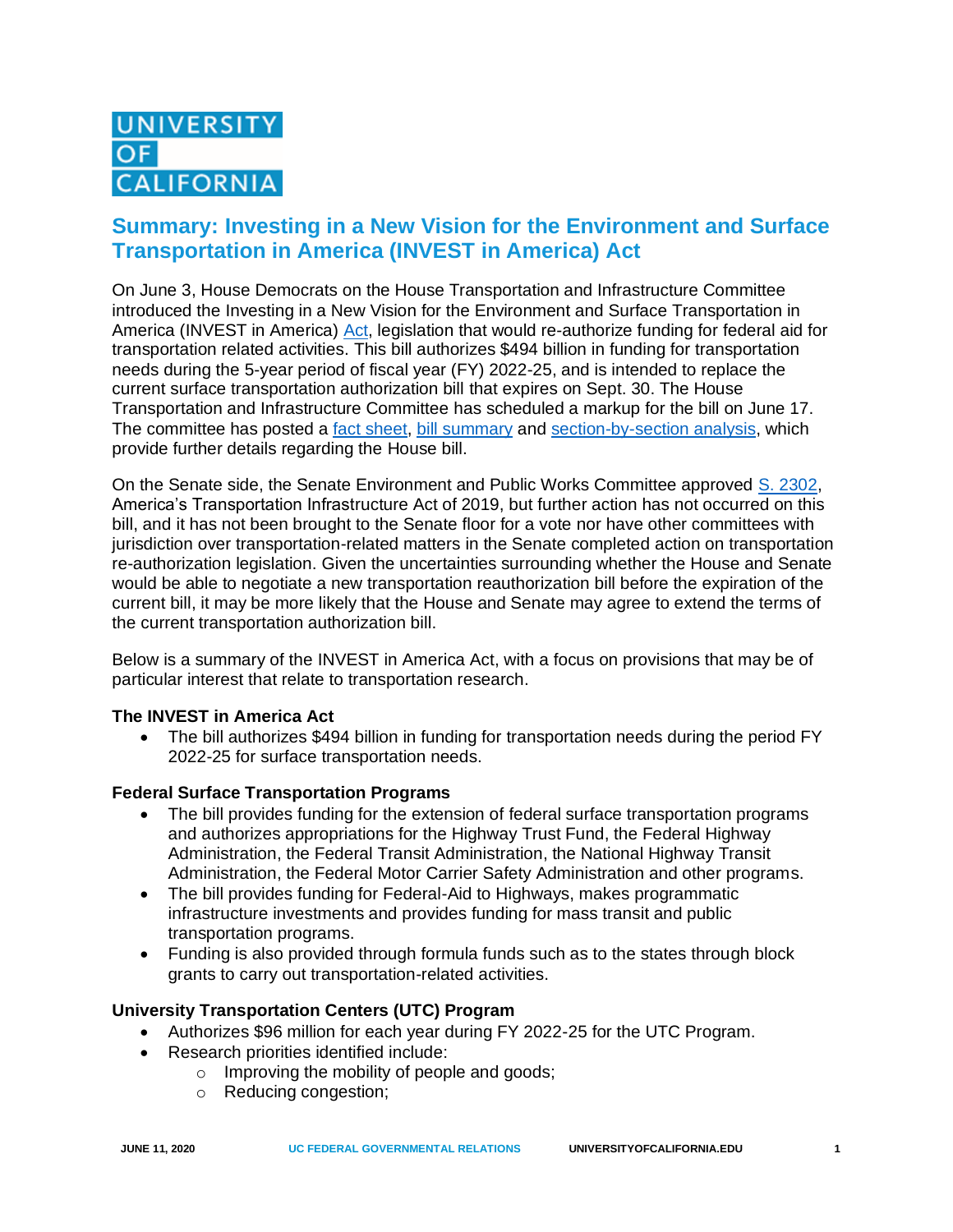- o Promoting safety;
- $\circ$  Improving the durability and extending the life of transportation infrastructure and the existing transportation system;
- o Preserving the environment; and
- o Reducing greenhouse gas emissions.
- Grants are set to be made for amounts not greater than \$4.250 million and not less than \$2.250 million. The Secretary of Transportation shall also award one grant to a nationalconsortia in different focus areas. Criteria for the secretary to consider is also provided in the bill.
- The secretary is allowed to award grants to not less than one grant recipient within each of the following areas:
	- o Transit;
	- o Connected and automated vehicle technology;
	- o Non-motorized transportation, including bicycle and pedestrian safety;
	- o Developing metropolitan planning practices;
	- $\circ$  The surface transportation workforce, including current and future workforce needs and challenges; and
	- o Climate change mitigation.
- Additional grants may also be considered. The bill provides further information regarding criteria selection.

# **Unsolicited Research Initiative as Part of the UTC Program**

- The bill also asks the secretary to "establish a program under which an eligible entity may at any time submit unsolicited research proposals for funding..."
- \$2 million in funding from the UTC program can be used by the secretary for this section, for each FY 2022-25.
- Institutions of higher education are among the eligible entities under this section to submit unsolicited research proposals.
- The bill provides criteria to follow for submitting proposals, including that the proposals "shall meet the purposes of the Secretary's 5-year transportation research and development strategic plan." In this section, the federal cost share for proposals "may not exceed 50 percent." The non-federal share of the project would be provided by the funding recipient, but costs associated with the project can be credited.

# **COVID-19**

- The bill provides for Capital Investment Grants (CIG) COVID-19 to help to cover expenses related to the cost of projects funded through the Federal Highway Administration.
- There is an aim with CIG grants to provide funding to states and transit agencies to help to cover operating expenses and to cover the federal cost share that would apply for transportation related projects.

#### **Climate**

- The bill includes a "Climate Change and Resilience" section, which asks for transportation planning processes to assess strategies to reduce climate change impacts and to identify ways to improve the "resilience of the surface transportation system."
- The bill also includes climate change mitigation and impact requirements for long range transportation plans to include, such as: finding strategies to reduce "transportation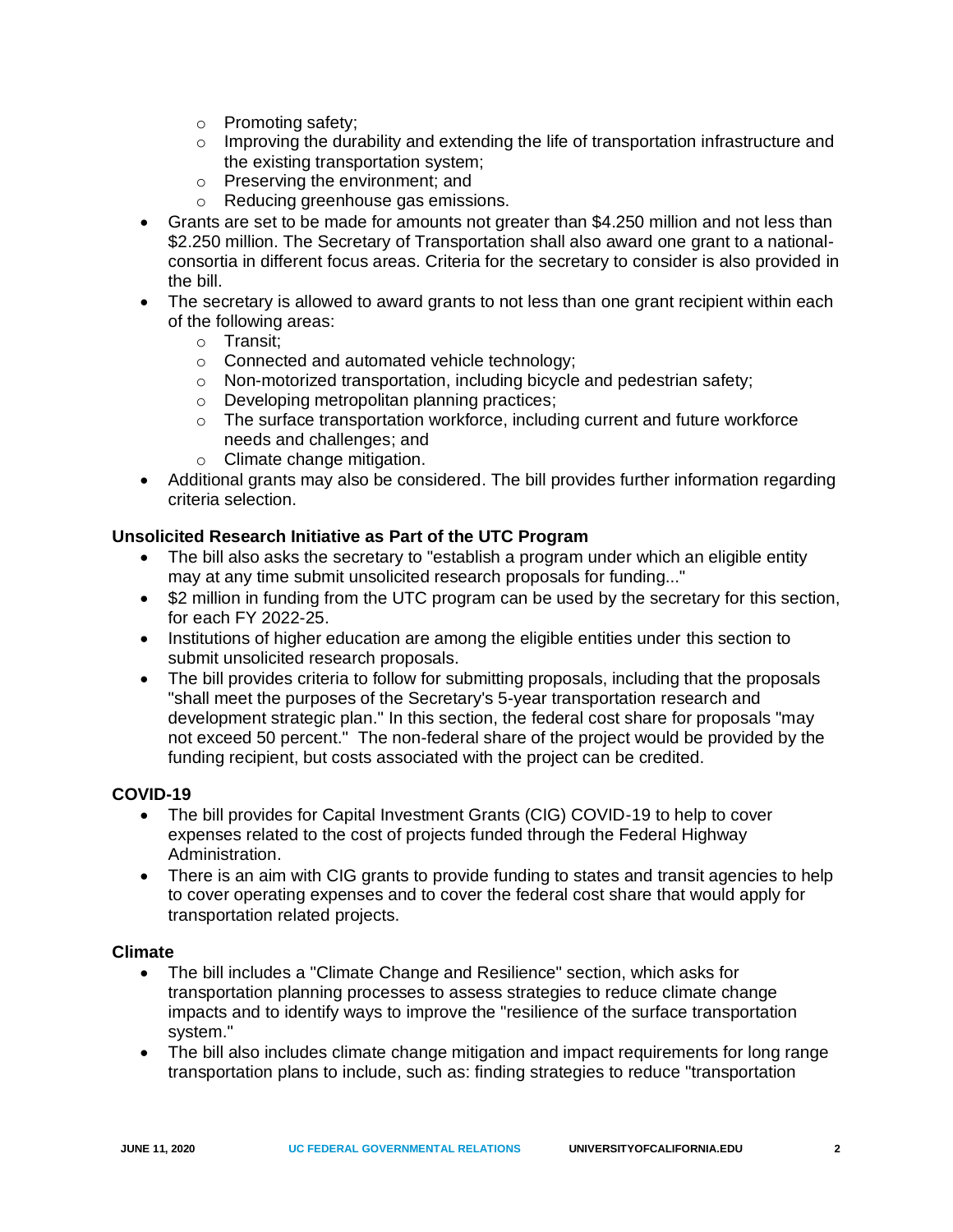related sources of greenhouse gas emissions," and to increase "rates of public transportation ridership, walking, bicycling, and carpools..."

- Risk based vulnerability assessments are also required in long range transportation plans.
- Resilience projects are also discussed for purposes of finding ways to improve "the resilience of the transportation system," and climate change mitigation and impacts are expected to be included in long-range transportation plans.
- Language is also included related to a Congestion Mitigation and Air Quality Improvement Program.
- The secretary of transportation would also be required to establish a "carbon pollution" reduction program to support the reduction of greenhouse gas emissions from the surface transportation system."
- The secretary is also asked to establish a community climate innovation grant program to provide grants for projects that reduce "greenhouse gas emissions," related to improving surface transportation.

### **Innovation**

- The secretary is permitted to make funding available to carry out a "Mobility Innovation Sandbox Program" to conduct research on "mobility on demand and mobility as a service activity."
- The secretary is also allowed to make funding available to carry out research on "redesigning transit bus operator compartments to improve safety, operational efficiency, and passenger accessibility." Institutions of higher education are included as eligible entities for purposes of being able to carry out research for this section.
- Highway Trust Fund amounts are authorized to be appropriated to carry out:
	- o A Highway Research and Development Program;
	- o For a Technology and Innovation Deployment Program;
	- o For a Training and Education program; for an Intelligent Transportation Systems Program; and
	- o The University Transportation Centers Program.
- Additional funding is provided for:
	- o Safe, Efficient Mobility Through Advanced Technologies;
	- o Materials to Reduce Greenhouse Gas Emissions Program;
	- o National Highly Automated Vehicle and Mobility Innovation Clearinghouse;
	- o National Cooperative Multimodal Freight Transportation Research Program;
	- o State Surface Transportation System Pilots;
	- o National Surface Transportation System Funding Pilot; and
	- o Other areas.
		- It is unclear which entities would be eligible to participate in these programs.
- A Materials to Reduce Greenhouse Gas Emissions Program is also created, which allows the secretary to award grants to eligible entities to conduct research and to support materials development, related to reducing greenhouse gases. This program specifies that institutions of higher education would be eligible to apply for these grants which are to be competitively awarded.
- The secretary is also directed to develop a "Transportation Research and Development 5-year Strategic Plan," for FY 2017-2021 and for each 5-year period thereafter.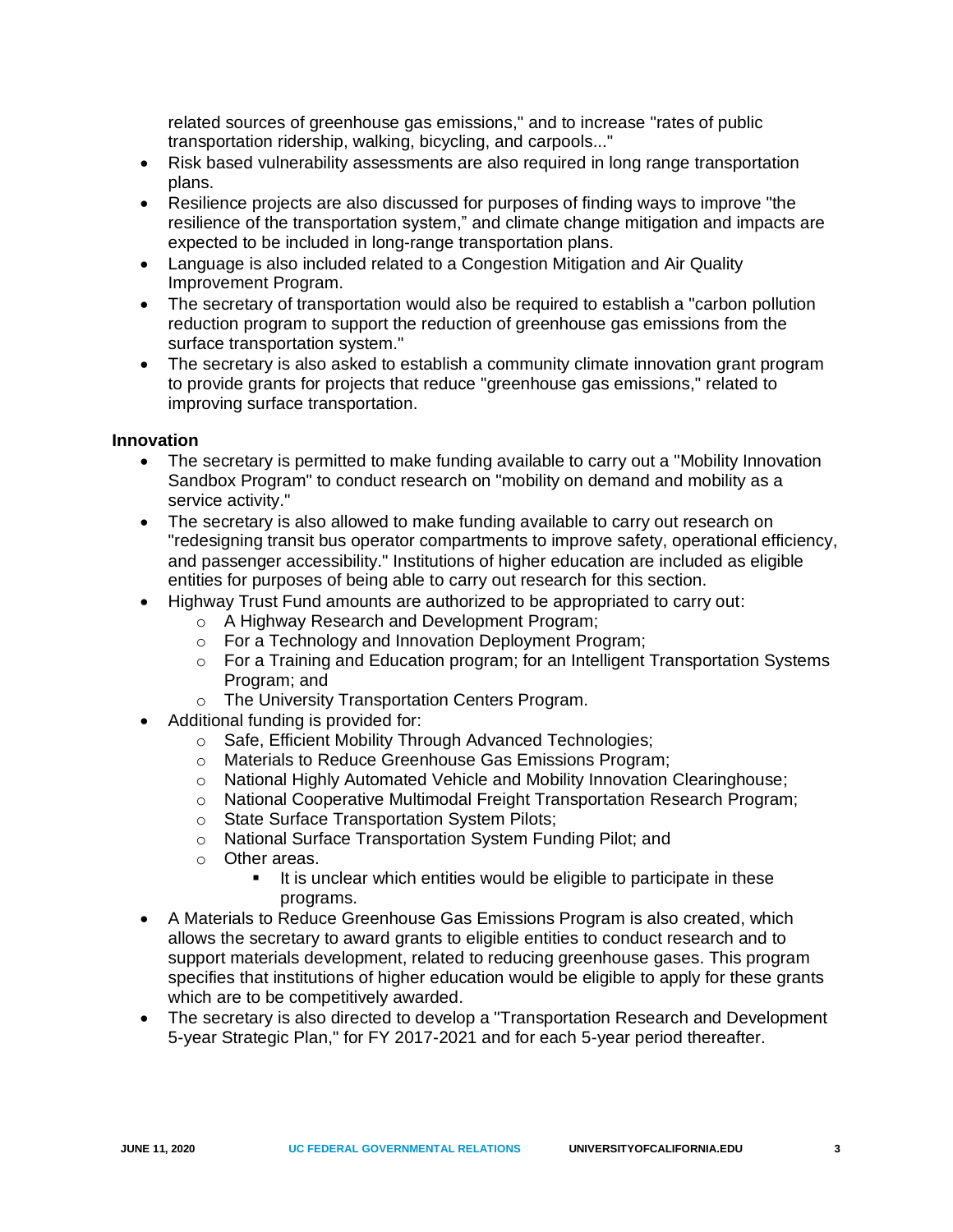# **Electric Vehicle Infrastructure**

• The bill provides funding for electric vehicle charging infrastructure stations, including providing for electric vehicle charging and hydrogen fueling infrastructure grants.

# **National Cooperative Multimodal Freight Transportation Research Program**

- The secretary is directed to establish a national cooperative multimodal freight transportation research program.
- This section asks the secretary to enter into an agreement with the National Academy of Sciences (NAS) to carry out activities related to the program.
- Academic experts in specific areas are designated as being able to participate in the NAS-directed advisory committee activities, which will be tasked with creating a "national cooperative multimodal freight transportation research program," which would include the establishment of a National Research Agenda.

# **Technology and Innovation Deployment Program**

- The bill includes language focusing efforts on deploying technologies aimed at reducing greenhouse gas emissions, accelerating pavement technologies and other areas.
- The bill also aims to ensure that recipients of federal surface transportation funds work to employ innovations aimed at improving transportation systems and providing efficiency and innovation.

### **Emerging Technologies**

- The bill includes language related to emerging technologies, and suggests that efforts should be made to enhance mobility through advanced technologies.
- The bill amends the Intelligent Transportation Systems Program to add "greenhouse gas emissions reduction," and "congestion management" to the goal areas.

#### **National Highly Automated Vehicle and Mobility Innovation Clearinghouse**

• The bill allows the secretary to "make a grant to an institution of higher education engaged in research on the secondary impacts of highly automated vehicles," to "operate a national highly automated vehicle and mobility innovation clearinghouse."

#### **Automated Vehicles Study**

- The bill asks for a study to be initiated by the secretary to look at issues related to "the ability of automated vehicles to safely interact with other road users."
- The secretary is directed to establish a Working Group to study these issues, and academic experts on "automated vehicle technologies" are included in the list of eligible participants.

#### **Nontraditional and Emerging Transportation Technology Council**

• The secretary is also asked to establish a Nontraditional and Emerging Transportation Technology Council which appears to be an intramural group within the Department of Transportation.

#### **Hyperloop Transportation**

• The secretary is also asked to issue guidance to provide a "clear regulatory framework for the safe deployment of hyperloop transportation."